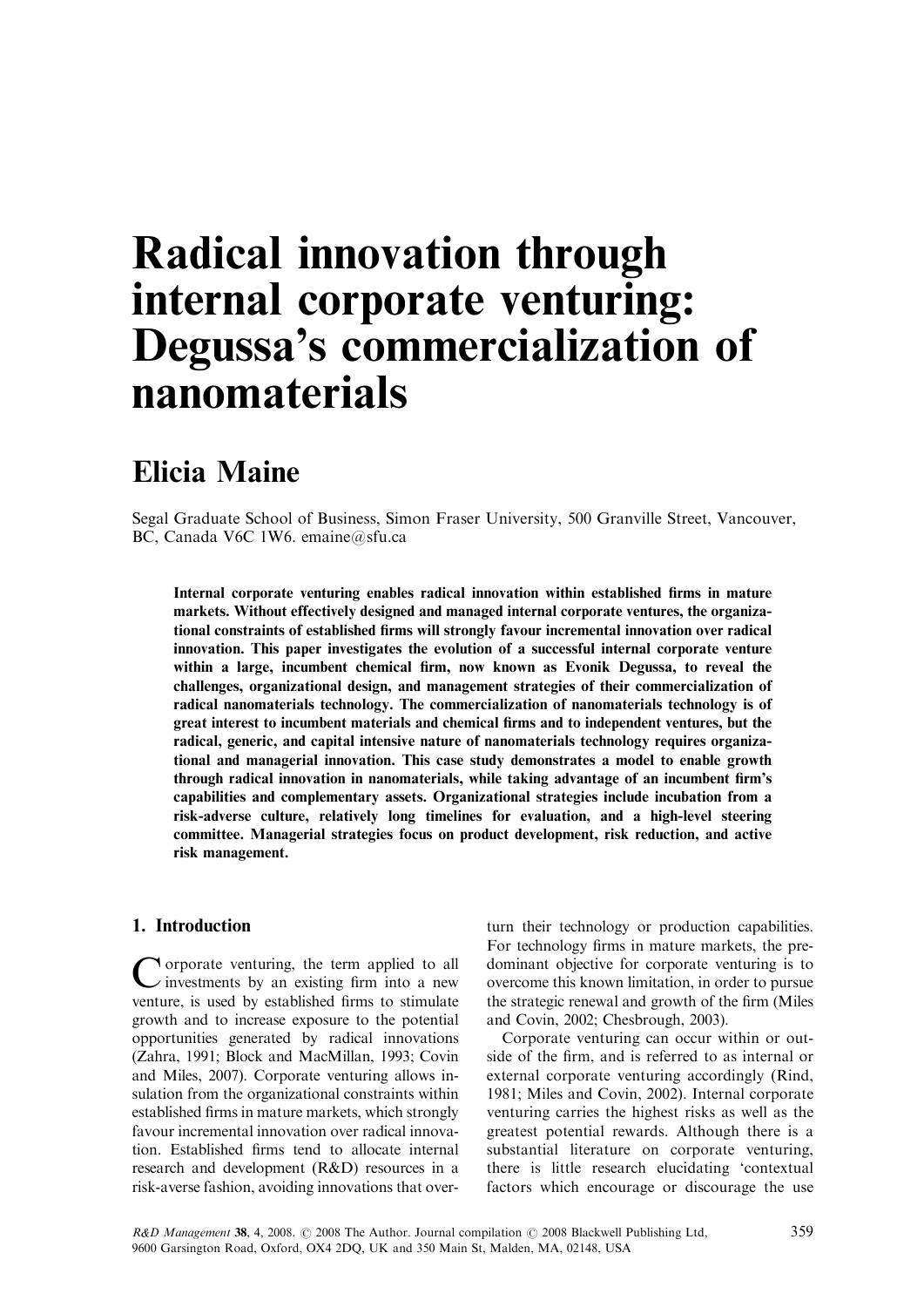#### Elicia Maine

of particular venturing options' (Miles and Covin, 2002), and 'how corporate ventures can gain more freedom to act' (Shrader and Simon, 1997).

Consequently, to advance our knowledge of corporate venturing practices, this paper investigates the evolution of a successful internal nanomaterials venture within a large, incumbent chemical firm to demonstrate the challenges, organizational design and strategies, and management strategies of their commercialization of radical nanomaterials technology. The venturing option used is strongly influenced by the nature of the technology: thus, nanomaterials commercialization is explored as a contextual factor. The structure of this paper is as follows: first, the corporate venturing, radical innovation, contingency theory, and nanomaterials commercialization literatures are briefly reviewed, followed by an overview of nanomaterials activity by established firms. Next, a detailed case study of the innovation environment of Degussa AG, and the genesis and evolution of their internal nanomaterials venture, AdNano, is presented. This case study is then analysed and conclusions are presented.

## 2. Literature review

## 2.1. Corporate venturing as a means of pursuing radical innovation

Corporate venturing overcomes the well-known disincentives for radical innovation within the organizational structure of established firms (Sykes and Block, 1989; Leonard, 1995; Christensen, 1997; Hauser, 1998; Leifer et al., 2000). It exposes an established firm to new growth opportunities through investment in external and/or internal ventures. When this investment is in external ventures, incumbent firm goals include assessing and learning from radical technologies and emerging fields (Miles and Covin, 2002; Ernst et al., 2005; Schildt et al., 2005; Weber and Weber, 2007), increasing the innovative output of internal R&D, (King et al, 2003; Dushnitsky and Lenox, 2005) and increasing incumbent profitability (Zahra, 1991, 1996; Zahra and Covin, 1995). External corporate venturing can be direct investment by an incumbent firm into a venture, or indirect investment as part of an externally managed corporate venture capital organization (Miles and Covin, 2002). External corporate venturing is an appropriate method to access potential for growth from radical innovation without a very high commitment from the incumbent firm.

A higher risk, but potentially higher reward, strategy for an incumbent firm to exploit radical innovation is to develop a venture which is wholly owned by the parent firm, but which has separate goals, organizational processes, and corporate culture. The dominant motivations for internal corporate venturing are stimulating growth when the incumbent's core business has reached maturity and meeting corporate strategic goals which cannot be met within the broader organization (Block and MacMillan, 1993). Internal corporate ventures have been used by incumbent firms to explore radical technological innovation, with examples including 3M, Raychem, DuPont, GE, and Hewlett Packard (Hounshell and Smith, 1988; Block and MacMillan, 1993). Internal corporate ventures are wholly owned by the incumbent firm so that they can leverage existing resources and capabilities, enjoy all of the potential upside – including growth, increased profitability, and organizational learning – and have the option of eventually integrating the venture fully within their organization (Block and Mac-Millan, 1993).

As internal corporate ventures are of both higher risk and higher potential reward than external corporate ventures, managing risk, including restructuring or abandoning an internal corporate venture that is not meeting its strategic goals, is of key importance (Block and Subbanarasimha, 1989; Block and MacMillan, 1993; Leifer et al., 2000). Active medium-term management of risk has been found to increase the success of a firm's venturing activity; however, micromanagement, political constraints, short assessment periods, and a risk adverse culture are detrimental to internal corporate ventures (Burgelman and Sayles, 1986; Block and Macmillan, 1993; Shrader and Simon, 1997). Whereas lower technical and market product risk have been found to increase the chances of success of a corporate venture (Sykes, 1986), radical innovation is inherently high risk. Consequently, evaluation by a credible and influential steering committee, which understands the timelines and inherent uncertainties of radical innovation is recommended (Leifer et al., 2000).

## 2.2. Contingency factors: radical, generic, and capital intensive nature of nanomaterials

Contingency theory asserts that a firm's contingency should significantly influence how the firm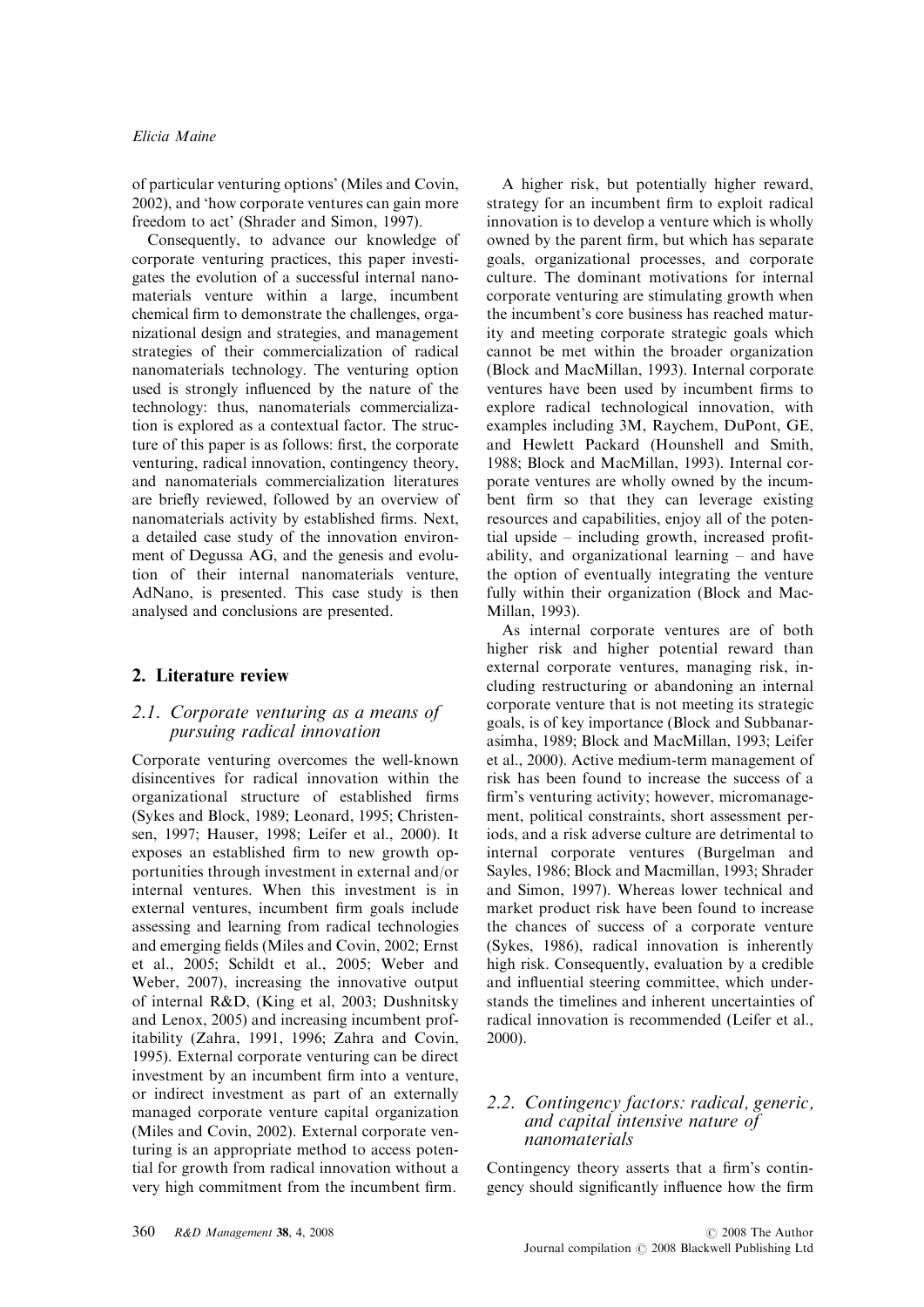designs and manages its processes (Burns and Stalker, 1961; Perrow, 1967; Scott, 1981). Firms that design their processes to achieve a fit between the relevant contextual, structural, and strategic factors will yield better performance than firms that do not. Therefore, following studies on project management (Shenhar, 2001), new product development (McCarthy et al., 2006) and the growth of new technology-based firms (Hicks and Hegde, 2005), this paper considers the contextual factors impacting corporate venturing practices. The case study presented and analysed considers the influence of the radical, generic, and capital intensive nature of the commercialization of nanomaterials technology on the corporate venturing practices of a large established firm.

Radical technologies are those which have 'the potential for delivering dramatically better product performance or lower production costs, or both' (Utterback, 1994). Generic technologies are those which may 'yield benefits for a wide range of sectors of the economy and/or society' (Keenan, 2003). Nanomaterials technologies are often both radical and generic in that they are product and process improvements that significantly enhance the cost-performance frontier of functional materials, and have the potential to lead to substantial innovation across several industries (Maine and Garnsey, 2006). Countering this exciting potential, they involve high risk and uncertainty<sup>1</sup> and require specialized capabilities and sustained capital investment over long periods of time to be successfully developed and commercialized (Maine and Garnsey, 2004). High levels of technological risk are influenced by the radical nature of the technology, the number of markets the firm targets, and the need for process innovation. High levels of market risk are influenced by the value chain position of the firm, the number of markets the firm targets, the need for complementary innovation, and the continuity, observability, and trialability of nanomaterials technology (Maine and Garnsey, 2006).

It is unclear whether opportunities presented by nanomaterials technology will be realized by large incumbent firms or by new ventures. Currently, large established firms in the chemical, advanced materials, micro-electronics and pharmaceutical sectors are committing the majority of the corporate research dollars to the development of nanomaterials technology, but 'much of the cutting edge work in nanomaterials is being done by small companies' (Graff, 2003). Although the incumbent firms have far more resources and complementary assets than the start-up firms, large firms also tend to screen their in-house new product development according to current customers and current technological and production capabilities (Christensen, 1997; Kirschbaum, 2005); and the culture appropriate to efficient resource allocation and new product development in the business units of large firms also stifles the culture of experimentation required for the inherently higher risks of radical innovation (Sykes and Block, 1989; Block and MacMillan, 1993; Leonard, 1995). This paper seeks to explore organizational design and managerial strategies which could enable established firms to exploit nanomaterials technology more effectively.

#### 2.3. Nanomaterials commercialization activity by incumbent materials/ chemical firms

The commercialization of nanomaterials technology is forecast to achieve world market revenues of \$90 billion by 2020 (Ondrey, 2005). Nanomaterials technology has the potential to improve products throughout broad sectors of the economy and to enable entirely new markets (National Science and Technology Council, 2003). Large incumbent firms with related technological capabilities are committing most of the private research dollars towards commercialization activity in nanomaterials. Notable examples include Degussa, DSM, BASF, DuPont, GE, Dow and Mitsubishi. Such firms have substantial nanomaterials R&D programmes and are building on their prior capabilities in advanced materials, physics, chemistry, and, in some instances, biotechnology. However, most established firms with capabilities in these areas have focused their new product development resources on incremental innovations and on existing markets rather than on radical or revolutionary innovations or emerging markets because of their previously discussed disincentives for radical innovation.

As examples of the strategic constraints of incumbents, Degussa screens internal technology investments according to the current and future needs of their customers and subject to a time horizon of between 3 and 10 years.<sup>2</sup> GE selects its R&D projects based on their projection of their current customers' future needs (Thayer, 2003). And all of DSM's internal R&D projects are screened to closely complement DSM's existing capabilities, while their external equity investments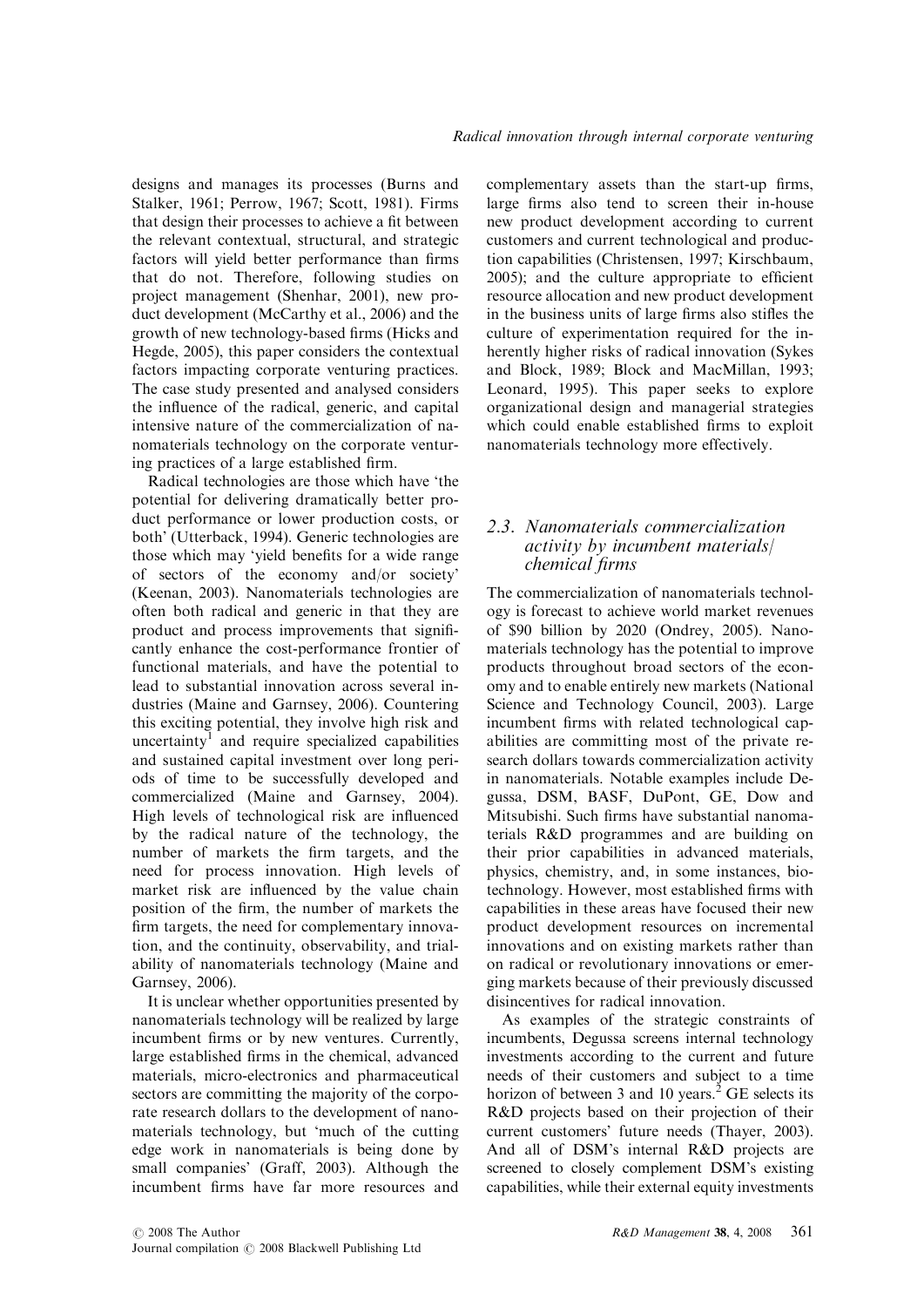do not have to meet these constraints (Thayer, 2003; Kirschbaum, 2005).

Some large incumbent firms have recognized these limitations and have addressed the potential of substantial revenue growth from nanomaterials in two ways. First, they have established an external corporate venturing unit, which monitors, partners with, and invests in new ventures. An example is DSM's Venturing and Business Development group. This group invests in venture capital funds and directly into start-up firms, screening for 'opportunities based primarily on the criterion of whether DSM can use, add and share its core competencies to create value' (Kirschbaum, 2005). Robert Kirschbaum, VP of Innovation, describes the difference between DSM's internal R&D projects and external equity investments: 'What differs is the ratio of risk-toreward managed as a function of the fit with DSM's core competencies' (Thayer, 2003). DSM's investments in external start-ups are generally 5–30% equity investments, while indirect investment through venture funds result in 2–3% equity investments in start-up ventures. These external investments help to compensate for the strategic constraints and limited growth potential of an incumbents' internal R&D, but capture only a small portion of the potential value from the exploitation of nanomaterials technology.

Second, some large incumbent firms have turned to internal corporate venturing as a method to capture more value from nanomaterials technology by developing them in-house while insulating these R&D efforts from the risk-adverse culture of a large firm in a mature industry. Those that are successful at creating and nurturing internal nanomaterials ventures have the added advantage of direct access to complementary assets and customer relationships from their parent firm. For example, Degussa has developed an internal nanomaterials venture, Ad-Nano, which is conducting R&D, new product development and business development that could not have occurred within the routines and incentive structure of Degussa's established business units. The evolution of this internal nanomaterials venture is described in Section 3.2 of this paper.

# 3. Case study<sup>3</sup>

This section begins with a brief history of a large chemical and advanced materials firm, Degussa AG,<sup>4</sup> and an overview of their nanomaterials commercialization activity. Next, the development and structure of Creavis, which houses both internal and external corporate venturing activities, is described. Following this overview, a detailed case study exemplar of the genesis and evolution of Degussa's internal nanomaterials venture, AdNano, is examined.

#### 3.1. Degussa AG's nanomaterials commercialization activity

Degussa AG has grown through innovation and amalgamation of similar or complementary firms to form one of the largest chemical companies in the world. Founded in 1873, Degussa began as a joint stock company founded in Frankfurt am Main to mint German currency. By 1880, Degussa began developing capabilities in ceramics. The next few decades brought further growth, investment and new technologies, and expansion throughout Germany, the rest of Europe and to the United States. The founding of new international marketing companies in the 1960s, and several key mergers and acquisitions from the 1970s through to 2001, led to Degussa AG becoming one of the leading suppliers of specialty chemicals worldwide. Degussa is based in Dusseldorf, Germany, with 11 Billion Euros in revenues and 45,000 employees worldwide.

Degussa AG conducts in-house nanomaterials R&D and has a long tradition of technology and production competencies in nanoparticles such as catalysts, pigments, and fumed oxides. However, R&D performed within their regular business units is generally near term, and R&D performed within their corporate R&D unit has been traditionally constrained by their existing core competencies. Thus, they have pursued two avenues to increase their exposure to the growth potential of more radical nanomaterials advances. First, they formed an internal nanomaterials venture within their corporate R&D and innovation unit. Second, they participate in external monitoring of nanomaterials developments and importation of nanomaterials ideas through their Business Ventures group.

In 1998, Degussa reorganized its strategic R&D and much of its new product development into Creavis Technologies and Innovation (known as Creavis), a wholly owned subsidiary with longterm R&D funding from the Degussa Corporate Center and short-term R&D funding from Degussa business units (Challener, 2003). Creavis focuses predominantly on the development of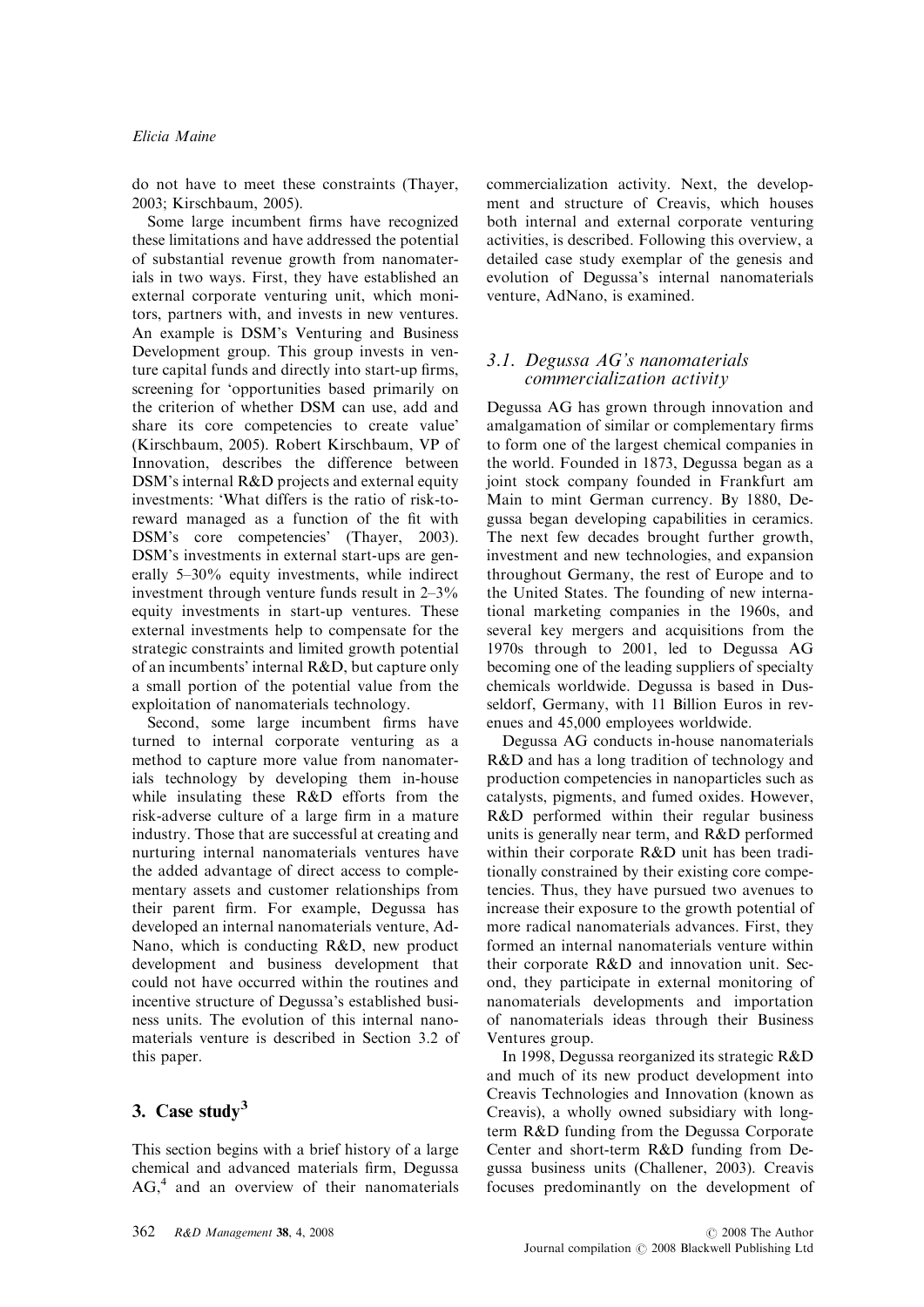new technology platforms and the exploitation of existing technologies in new markets. Although production competencies in more mature nanomaterial technologies exist in three Degussa business units, most strategic nanomaterials R&D at Degussa takes place within Creavis. Long-term and relatively high risk research within Creavis is funded by Degussa Corporate, while closer to market R&D receives additional funding from one or more of Degussa's 17 business units. Each Degussa business unit must put 10% of their R&D budget into Creavis. A steering committee, which includes the Chief Operating Officers responsible for the business units, guides Creavis' major decisions.

The overall structure of Creavis, which includes the Business Ventures group, the Exploration and Validation group, Internal Ventures, and a Science to Business Unit, is depicted in Figure 1. The functions of these groups 'range from the investigation of promising new technologies and likely market requirements by Business Ventures to the laboratory implementation of promising ideas by Exploration and Validation, and include the introduction of newly developed products and technologies into markets by Internal Ventures'.<sup>5</sup> Two broad categories of projects exist within Creavis: that where the technology is outside of Degussa's existing competencies and not fitting within Degussa's current portfolio, and that where the technology is complementary to existing competencies or fitting with the current portfolio but the risk is too high for the business units by themselves. The former are housed within the Business Ventures group, whereas the latter are channelled into project houses and internal ventures. Project ideas of both categories are first vetted within the Exploration & Validation group. Exploration & validation teams work actively with universities, research institutes, suppliers and customers from the very early stages of project development to evaluate the viability of future markets and technologies and to perform the laboratory R&D to assess technical feasibility.

The externally focused Business Ventures group mandate is to identify emerging technologies with a high potential to add value and new business for Degussa, within a  $3-10$ -year period.<sup>6</sup> The Business Ventures group monitors external technology, market, and competitive developments and may license or purchase intellectual property, engage in strategic collaborations, establish equity investments or acquire a technology or company. Their partnership, investment and acquisition choices are guided by their aims of providing future growth opportunities for Degussa, increasing Degussa's technological strengths, increasing the speed of development in commercial and competitive technological projects, and reducing market risk through collaboration with customers and alliance partners. None of Degussa's current investments are in nanomaterials ventures, with the exception of their internally developed and wholly owned



Figure 1. Organizational Structure and Functions of Degussa's Innovation Unit., Creavis.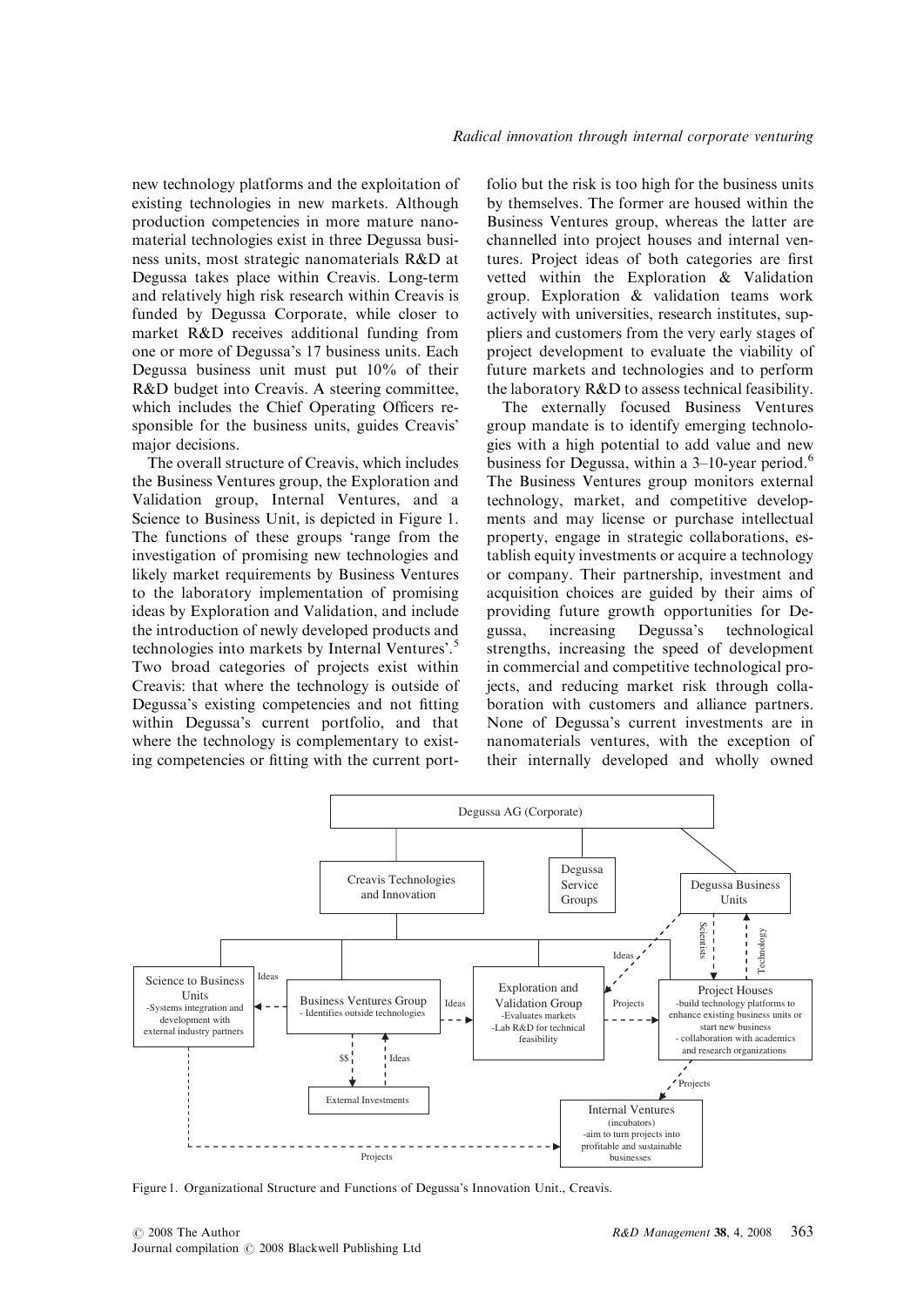nanomaterials venture, AdNano, which is described in Section 3.2.

Degussa does have external nanomaterials partnerships through their first 'science to business' unit, Nanotronics. Science to business teams are differentiated from project houses in that the original ideas originate externally and external collaborators participate in R&D. New product development projects from successful science to business teams may still become internal ventures and may eventually create a new Degussa business unit or be integrated into an existing Degussa business unit.

By closely monitoring emerging technologies and markets, Degussa positions itself to take advantage of future potential growth markets enabled by nanomaterials. However, internal R&D is also required both to recognize these opportunities and to facilitate alliance creation. Markus Pridöhl, senior manager for R&D at Degussa Advanced Nanomaterials stresses that complementary intellectual property positions are a key factor for establishing and maintaining strategic alliances (Ainsworth, 2004). Thus, internal nanomaterials R&D is vital to creating and maintaining growth options from the exploitation of radical nanomaterials technology developments.

The internally focused project houses are created from platform technology opportunities categorized as 'medium risk' and complementary to Degussa's capabilities. These project houses are staffed by employees from multiple Degussa business units and from within Creavis. Each project house is given a window of 3 years in which to 'start a new business start-up and/or enhance the existing capabilities of its business units, whether it is through new products or through access to new markets'.<sup>7</sup> AdNano was Degussa's and Creavis' first project house, and its success led to the creation of five additional project houses, each staffed by 20–30 scientists.<sup>8</sup>

Successful project house projects, which are still too risky or too long term for a business unit become internal ventures. Internal ventures 'incubate[s] the business from inception as a start-up to sales and profitability of a mid-sized business, after which the business is typically transferred to a Degussa business unit'.<sup>9</sup> After breaking a new path as Degussa's first project house, AdNano also became Degussa's first internal venture. Since then four other internal ventures have been created within Degussa. AdNano serves as a case study exemplar of an incumbent's internal nanomaterials venture. AdNano won an

external award for leadership in nanomaterials commercialization and has successfully developed several new products and processes which were incorporated into Degussa's Aerosils and Silanes business unit in 2007.

## 3.2. Degussa Advanced Nanomaterials (AdNano)

Degussa's internal nanomaterials venture, Ad-Nano, was conceived in 1998 as an idea from a group of five people working on gas-phase processing of ultra fine particles within Degussa's Central Process Technology Group. The Central Process Technology Group is a corporate services unit, which serves all of Degussa. In this instance, the team, led by Dr. Andreas Gutsch, was collaborating with two of Degussa's business units: Advanced Fillers & Pigments and Aerosil & Silanes.

Gutsch's research group began looking for funding to work on their ideas, which were too high risk for the business units to be interested in funding directly. However, Germany has a government funding programme called Deutsche Forschungsgemeinschaft, similar to the United States' National Science Foundation, which was funding innovative nanomaterials R&D. Gutsch, along with Geoffrey Varga (at that time an internal consultant from Degussa's Electronic Materials subsidiary in New Jersey) proposed that Degussa create a 'project house'<sup>10</sup> for risky but high-potential nanomaterials R&D within Degussa, which would be subsidized by the German government. They applied for and were successful in obtaining government funding, conditional on matching funding from a corporate sponsor. Degussa corporate agreed to match most of the funding, with a smaller portion contributed through additional funding from both relevant business units. The funding coincided with the inception of Creavis, and the team implemented the formation of Degussa's first project house (Figure 1).

In 2000, Degussa Project House Nanomaterials (PH Nanomaterials), wholly owned by Degussa AG, began with  $\epsilon$ 13 million in total funding. This consisted of  $66$  million from Deutsche Forschungsgemeinschaft,  $64$  million from Degussa corporate,  $\epsilon$ 1 million each from the two relevant Degussa business units, and  $\epsilon$ 1 million from the German Ministry for Education and Research. Degussa and Creavis management decided from the start to limit the lifetime of Project Houses to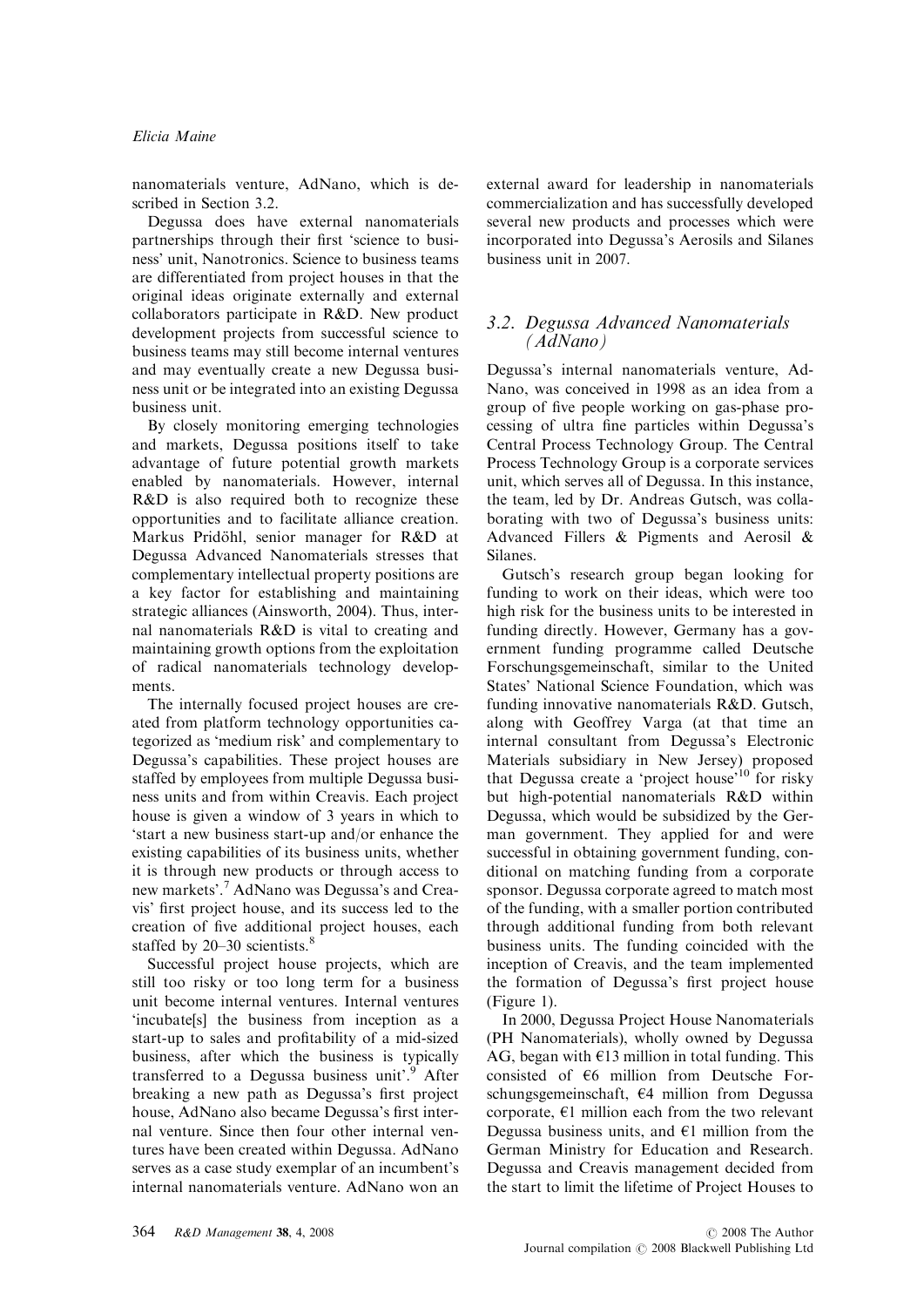3 years. Given their overall funding, Gutsch, as the first leader of PH Nanomaterials, compiled a team of 17 technician and professional staff from various parts of Degussa, which included the original Central Process Technology Group team, Varga, who relocated to Germany full time in 1999 to help initiate PH Nanomaterials, and staff from Degussa's Advanced Fillers & Pigments and Aerosil & Silanes business units. Gutsch, who had previous experience managing a strategic development group at Degussa, designed PH Nanomaterials to consist of an interdisciplinary team of researchers with marketing input right from the beginning. He intentionally brought together employees with experience in materials science, chemistry, physics, industrial design, production, and marketing, and had them work in close proximity within one building. Beyond the physical proximity of diverse R&D and functional specialists, Gutsch also established routines and incentives to encourage free communication.

PH Nanomaterials was considered an experiment of how to innovate in a large firm. So, although it was only a 17-person project within a firm of over 50,000 employees, it reported to a steering committee which closely followed its progress. For the first 12–18 months, they were in experimental mode and did not have a lot of market focus. Between 12 and 18 months they became more focused on market applications. PH Nanomaterials enjoyed some early technical successes in areas which were also seen to be highly relevant to Degussa's customers. During its 3 year life-span, PH Nanomaterials developed promising new nano-structured materials offering distinctive functionalities.

Around the 18-month mark, Gutsch and Varga realized that PH Nanomaterials had internal support and some momentum but would soon be facing the notorious 'Valley of Death'. Varga had experience with technology start-up firms in the United States, and knew some of the challenges they were likely to face. He also knew that their product development team would face potentially insurmountable management and incentive problems if they moved directly into an established Degussa business unit before they incubated the technology independently. Varga was further convinced that an alternative organizational structure was required though reading Corporate Venturing (Block and MacMillan, 1993), which warned of the dangers of subjecting a new venture team to the management routines and incentive systems of a large firm too soon.

Gutsch and Varga pitched their ideas to the steering committee of Creavis, and, after proposing that their alternative was to spin out the venture externally, won management agreement to start the internal corporate venture AdNano. In early 2002, after securing agreement to begin Degussa's first internal corporate venture in a year's time, Gutsch was promoted to the head of Creavis, and Varga was promoted to the head of PH Nanomaterials and the director of AdNano.

Gutsch and Varga had secured an agreement that AdNano would have 4 years of 'political protection' as an internal venture during which time it would incubate the new technology and product processes and start the integration process into one or more of Degussa's existing business units. Degussa corporate, Creavis, and the Aerosil & Silanes business unit agreed to contribute 25 million Euros to the internal venture. After 4 years time, if successful, they would become completely integrated within Degussa's Aerosil & Silanes business unit (Figure 2). Although Varga had proposed the idea of spinning the venture out externally in order to convince Degussa management to agree to the internal venture, he was always convinced that the resources and capabilities of Degussa's Aerosil & Silanes business unit would be an immense help to AdNano in their development. This proved to be the case, with AdNano drawing extensively on the marketing and production expertise of the Aerosil & Silanes business unit.

Degussa's first internal corporate venture, Ad-Nano, was formed in 2003. As with PH Nanomaterials, it remained wholly owned by Degussa AG. Most of the personnel from PH Nanomaterials continued with AdNano and 50% more staff were brought into the venture. All employees continued to be on Degussa's payroll, but were given the option to exchange their standard Degussa bonus incentives for AdNano sales and earning incentives. Thus, AdNano employees had financial and career incentives to help make AdNano a success, without the personal risks associated with an independent venture.

AdNano's stated goal was 'to produce innovative nanomaterials and tap into new business segments in attractive markets'.<sup>11</sup> Their steering committee put in place both financial and nonfinancial milestones to determine success or failure. The financial milestones were in the areas of target sales, profit, and capital expenditures. The non-financial milestones were in the areas of resource building, internal execution, customer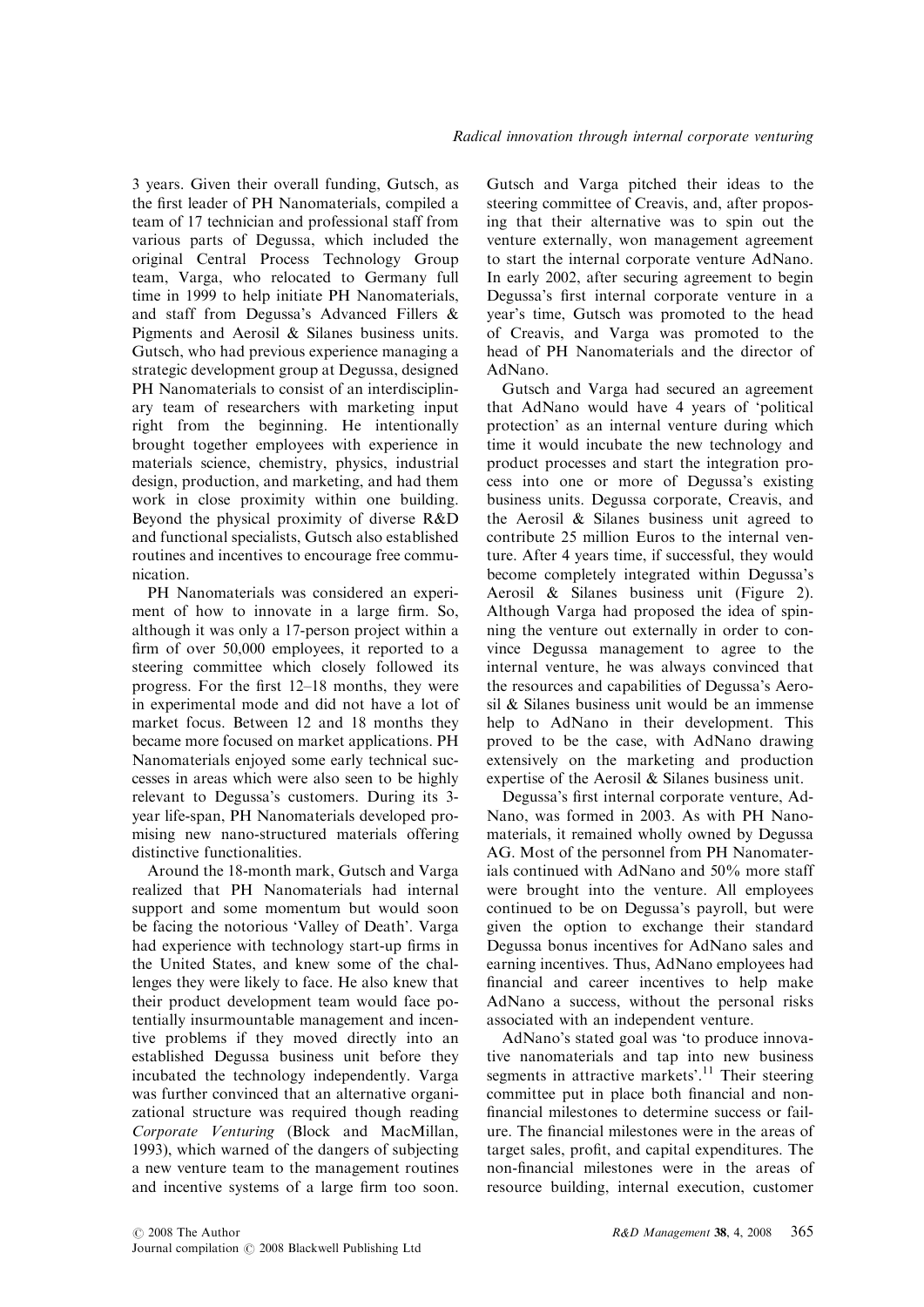

Figure 2. Evolution of Internal Venture Degussa Advanced Nanomaterials (AdNano).

acceptance of technical performance, and external perception. The steering committee made it clear that AdNano would be abandoned if the significant milestones were not achieved.

AdNano met this goal by developing nanostructured materials and dispersion systems including indium tin oxide, zinc oxide, ceria, and various composites. AdNano's biggest successes were in the area of fumed oxides, making them a much more natural fit with the Aerosil & Silanes business unit than the Advanced Fillers & Pigments business unit. AdNano's steering committee determined that AdNano had met enough milestones by the time that their 4-year window of incubation expired in 2007 to be fully integrated into Degussa's Aerosil & Silanes business unit (Figure 2). AdNano and now the Aerosil & Silanes business unit have been customizing these products for key customers in the automotive, consumer electronics, chemical, energy, and cosmetics industries. AdNano focused on product and process development work, which can be considered variations of standard Degussa technology. AdNano developed a diversified portfolio of product applications, about 80% of which had some existing market pull. The other 20% of their efforts were focused on creating new markets.

AdNano encountered political resistance when they began developing products with the potential to cannibalize portions of existing product lines within the Aerosil & Silanes business unit. However, with the support of their high-level steering committee, they were able to overcome this natural organizational resistance. AdNano's Director, Geoffrey Varga, explained:

Two of our leading 4 materials in fact have the potential to partially substitute existing offerings in the market from the Aerosil & Silanes business unit. These two materials both have multiple applications, and several of those

have some overlap with established products. Of course business unit product line management initially had some concerns about this, but with support from upper management we were able to move forward. Eventually it became clear to everyone involved that developing replacements or alternatives for your existing offerings in the market for both present and potential future applications is preferable to waiting for your competitors to do it first. These are the kinds of issues where the support of very high-level management can help to keep things on track and guide activities in the proper direction, providing much needed political protection at critical points in time.<sup>12</sup>

Thus, AdNano was able to avoid one of the common constraints encountered by internal corporate ventures.

AdNano heavily leveraged Degussa's expertise and established production and marketing and sales competencies. AdNano had their own pilot production and used it to 'sample potential customers with materials, conduct  $\beta$ -testing, as well as providing multi-ton quantities for proof-of-concept in the market while the production facilities are being designed  $\&$  built'.<sup>13</sup> Given the economies of scale required to profitably manufacture and sell these products, AdNano did not generate substantial product revenues before integrating into the Aerosil & Silanes business unit of Degussa. Varga was wary of attempting to rapidly integrate into the Aerosil & Silanes business unit at the end of AdNano's incubation time, and decided instead to smooth this process over the year before full integration, gradually transferring people and ideas into the Aerosil & Silanes business unit. AdNano also worked closely with the Aerosil & Silanes' design and production engineering group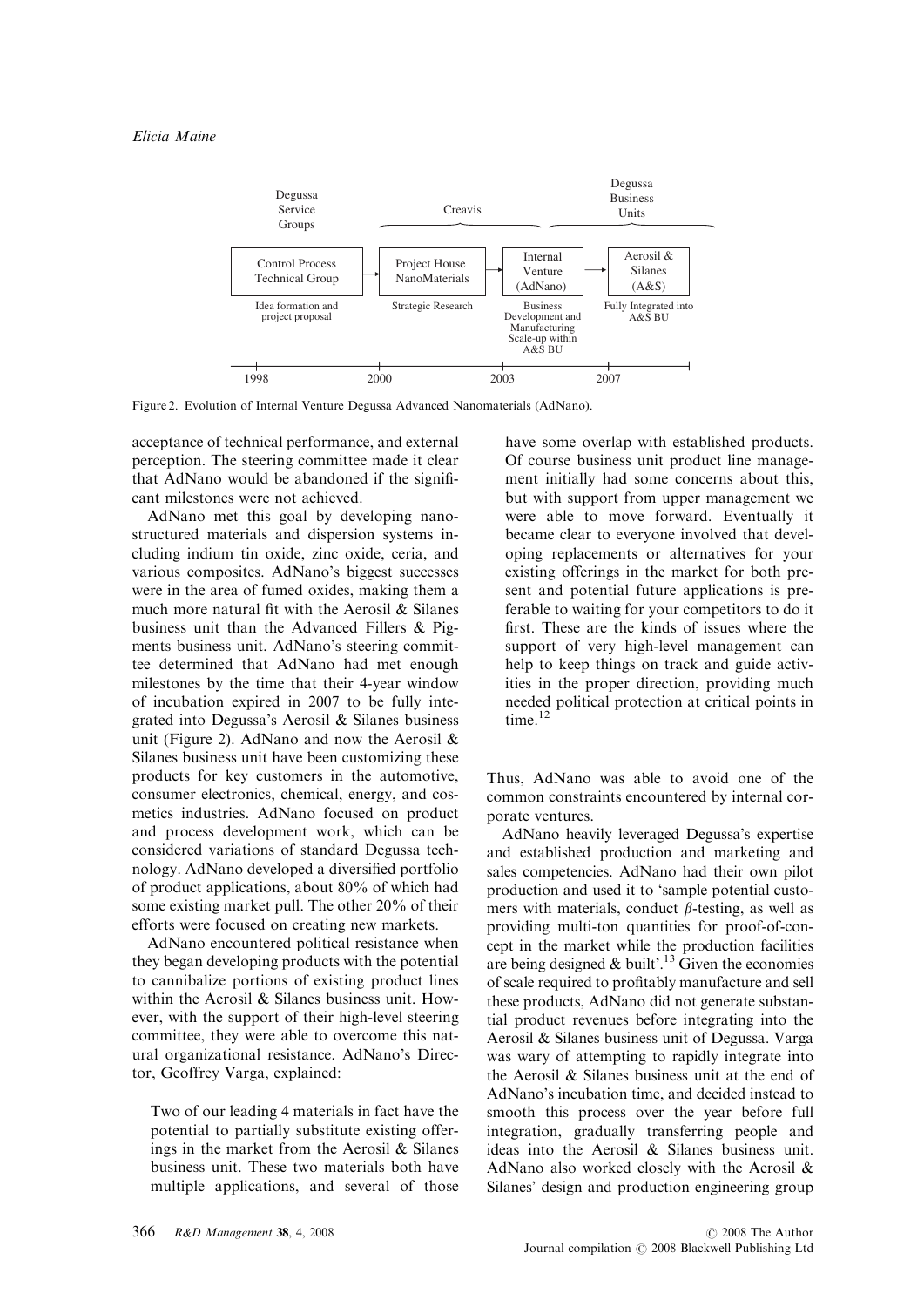to develop their own higher volume manufacturing facilities.

#### 4. Analysis

Degussa's AdNano demonstrates a viable model for the development and commercialization of radical nanomaterials technology. Their organizational design as a protected internal corporate venture with relatively long timelines and a highlevel steering committee, and their managerial strategies regarding product development, risk reduction, and active risk management were key to their success. In this section, the context of the challenges faced by Degussa in creating value from radical nanomaterials technology are analysed. Next, the organizational and managerial strategies employed are analysed. Finally, the advantages and disadvantages of AdNano as an internal corporate venture as compared with an external corporate venture are discussed.

Degussa AG, like other incumbent firms in mature markets, experienced organizational constraints to radical innovation. Consistent with the literature, their organizational culture, which enabled efficient resource allocation, limited opportunities for growth through radical innovation. This led to their 1998 reorganization of higher risk and less aligned research and innovation into Creavis (Figure 1), and the instigation first of project houses and then of internal corporate ventures to incubate higher risk R&D and product development from the incentives, resource allocation processes, short assessment periods and risk adverse culture of the rest of the firm. PH Nanomaterials, as the first organizational experiment with the incubation strategy of Creavis, was initially given 3 year's incubation as a project house. Following promising technical development and discussion of context appropriate timelines, their incubation period was extended for a further 4 years as a more commercially focussed interval venture. AdNano created sufficient value to be considered a successful organizational experiment (Table 1). Five subsequent project house projects and four internal corporate ventures were created within Creavis during AdNano's incubation period.

AdNano created substantial value by achieving its technical goals and by developing and  $\beta$ -testing significant new business opportunities which are being exploited though an existing Degussa business unit. These new opportunities include four new materials, engineered at the nanoscale, which

can be applied to multiple applications in the automotive, consumer electronics, chemical, energy, and cosmetics industries. The longer assessment periods and shelter from the political constraints and risk-adverse culture of the business units were highly important for AdNano's success. In fact, the milestone timelines were likely too optimistic for the reality of the required commercialization process as 'the commercialisation of [these nanomaterials] proved to be a long process due to many factors such as customer qualification and delays related to the interdependence risks along the entire value chain'.<sup>14</sup>

AdNano employed several managerial strategies to overcome some of the challenges to nanomaterials commercialization in their environment (Table 1). Their managerial strategies to stimulate and guide product development began at PH Nanomaterials, where Gutsch assembled an interdisciplinary development team with experience in materials science, chemistry, physics industrial design, production, and marketing. Gutsch aligned his teams' incentives with the success of AdNano, and established a corporate culture encouraging exploration and communication. As PH Nanomaterials became AdNano, the decision to focus 80% of their efforts on existing markets reduced the risks of failure while also taking advantage of the complementary assets of their parent company. Maintaining some exploration of emerging markets allowed AdNano to build the IP and market awareness for future growth opportunities. Lastly, their persistence in and high-level support for developing new products that may cannibalize portions of Degussa's existing product lines mitigated a major drawback of internal corporate ventures.

AdNano's managerial strategies to reduce risk were particularly important given the high levels of risk and uncertainty inherent in nanomaterials innovation. AdNano's technological risk stemmed from the radical nature of their technology, needing to meet technological requirements of five different markets, and their need for process innovations. Their market risk stemmed from the upstream position of AdNano in the value chains of their five target markets, their need for complementary innovations in order to commercialize their technology, and the lack of continuity, observability, and trialabilty of their technology by their customers without extensive product development and design work (Table 1). AdNano's strategy to reduce these risks included  $\beta$ -testing of their products with existing Degussa customers, drawing on the production and marketing expertise of Degussa,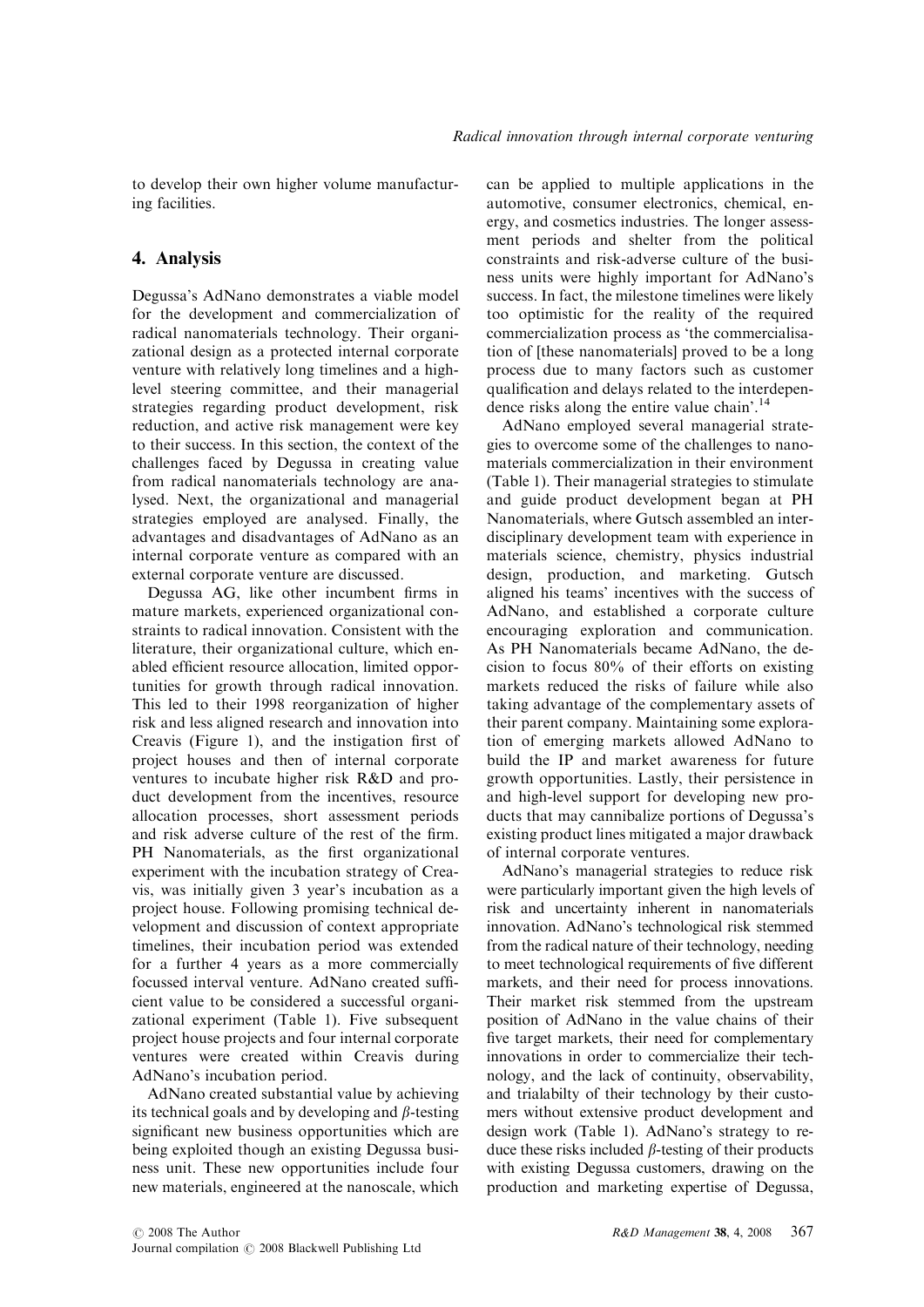#### Elicia Maine

|  |  |  |  | Table 1. Analysis of Degussa's internal nanomaterials venture |
|--|--|--|--|---------------------------------------------------------------|
|--|--|--|--|---------------------------------------------------------------|

|                                                    | Degussa Advanced Nanomaterials (AdNano)                                                                                                                                                                                                                                                                                                                                                                                                                                                                                                                                                                                                                                                                                                                                                                                                                                                                                                            |
|----------------------------------------------------|----------------------------------------------------------------------------------------------------------------------------------------------------------------------------------------------------------------------------------------------------------------------------------------------------------------------------------------------------------------------------------------------------------------------------------------------------------------------------------------------------------------------------------------------------------------------------------------------------------------------------------------------------------------------------------------------------------------------------------------------------------------------------------------------------------------------------------------------------------------------------------------------------------------------------------------------------|
| Origination<br>Founding year<br>Technology         | 1998<br>2003 (following 3 years as a research project house)<br>Nanoparticle processing                                                                                                                                                                                                                                                                                                                                                                                                                                                                                                                                                                                                                                                                                                                                                                                                                                                            |
| Ownership                                          | Fully owned internal venture of Degussa AG                                                                                                                                                                                                                                                                                                                                                                                                                                                                                                                                                                                                                                                                                                                                                                                                                                                                                                         |
| Technological                                      | High (radical technology; established substitute products; need for process                                                                                                                                                                                                                                                                                                                                                                                                                                                                                                                                                                                                                                                                                                                                                                                                                                                                        |
| uncertainty at founding                            | innovations; multiple markets)                                                                                                                                                                                                                                                                                                                                                                                                                                                                                                                                                                                                                                                                                                                                                                                                                                                                                                                     |
| Market uncertainty at<br>founding                  | High (upstream position in value chain; need for complementary innovations; lack of<br>continuity, observability, trialability; multiple markets)                                                                                                                                                                                                                                                                                                                                                                                                                                                                                                                                                                                                                                                                                                                                                                                                  |
| Strategic constraints                              | Allowed some cannibalization of current business unit product offerings, but mainly<br>focussed on enhancing and leveraging existing capabilities of existing business unit                                                                                                                                                                                                                                                                                                                                                                                                                                                                                                                                                                                                                                                                                                                                                                        |
| Access to                                          | In-house business unit, Degussa Aerosil & Silanes                                                                                                                                                                                                                                                                                                                                                                                                                                                                                                                                                                                                                                                                                                                                                                                                                                                                                                  |
| complementary assets                               |                                                                                                                                                                                                                                                                                                                                                                                                                                                                                                                                                                                                                                                                                                                                                                                                                                                                                                                                                    |
| Availability of finance                            | €38 million over 7 years from German Government, Degussa Corporate, business<br>units                                                                                                                                                                                                                                                                                                                                                                                                                                                                                                                                                                                                                                                                                                                                                                                                                                                              |
| Value created                                      | Developed four new materials with multiple applications, $\beta$ -testing of products with<br>customers, initial modest revenues from pilot scale manufacturing of nanomaterials,<br>creation of intellectual property, lowering of technical and market risk such that new<br>product manufacturing was successfully integrated into existing Degussa business<br>unit                                                                                                                                                                                                                                                                                                                                                                                                                                                                                                                                                                            |
| Target markets                                     | Automotive, Consumer Electronics, Chemical, Energy, Cosmetics                                                                                                                                                                                                                                                                                                                                                                                                                                                                                                                                                                                                                                                                                                                                                                                                                                                                                      |
| Organizational design                              | Corporate venturing division, Creavis, formed to incubate higher risk and longer term<br>R&D and new product development projects from organizational pressures of<br>existing business units.                                                                                                                                                                                                                                                                                                                                                                                                                                                                                                                                                                                                                                                                                                                                                     |
|                                                    | Multidisciplinary project house team formed with a culture of experimentation and<br>risk tolerance and receives large government subsidy. Limited term internal corporate<br>venture with business development milestones and active risk management                                                                                                                                                                                                                                                                                                                                                                                                                                                                                                                                                                                                                                                                                              |
| Organizational strategies<br>Managerial strategies | Incubation, relatively long timelines, high level steering committee<br><i>Product development</i> was enhanced through cross-disciplinary, co-located teams with<br>routines encouraging communication and aligned incentives. Their focus on existing<br>markets took maximum advantage of the complementary assets of relevant business<br>units within Degussa. They were able to develop products, which could cannibalize<br>existing product lines. Risk reduction strategies included $\beta$ -testing of their products<br>with existing Degussa customers, drawing on the production and marketing expertise<br>of Degussa, and focusing their product development on existing markets while still<br>exploring emerging markets. Active risk management was practiced by the steering<br>committee with financial and non-financial milestones assessed over timelines<br>appropriate to the industry and the level of risk and reward. |

and focusing their product development on existing markets while still exploring emerging markets.

These strategies for risk reduction do not eliminate the need for active risk management techniques. Unless a firm is willing to walk away from an unsuccessful internal corporate venture, they will waste resources that could be used on other ventures. AdNano's steering committee used such strategies, including creating financial milestones in the areas of target sales, profit, and capital expenditures, and non-financial milestones in the areas of resource building, internal execution, customer acceptance of technical performance, and external perception. They also instituted limited timelines to achieve these milestones, and communicated that AdNano would be abandoned if the significant milestones were not achieved. This threat was credible, as another similar Degussa internal venture was abandoned for these

reasons. According to Varga, 'Integration & continuation of the efforts within the business unit was due to the fact that the steering committee did see a good potential for success'.<sup>1</sup>

AdNano's main advantages over an external venture were direct access to complementary assets, sufficient financing, and superior upside for Degussa if they were successful. Complementary assets and substantial capital investment are required for value creation by new ventures in the advanced materials sector, but are difficult for external ventures to access (Maine and Garnsey, 2006). AdNano enjoyed direct access within Degussa's Aerosil & Silanes business unit to design and production capabilities, marketing and established customer relationships. Through Degussa,  $638$  million for 7 years of insulated development was secured. These were significant sources of advantage to AdNano as an internal corporate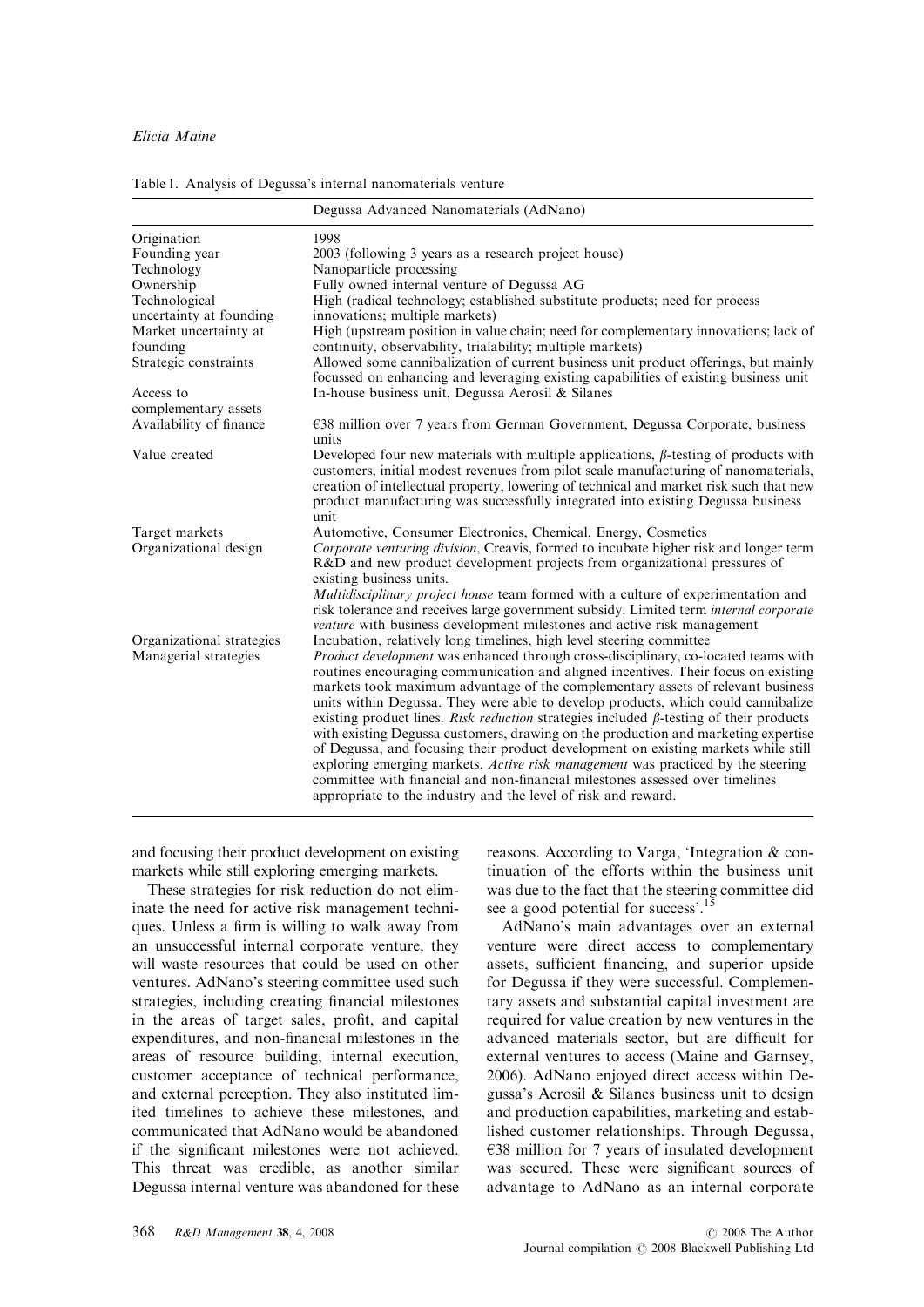venture. An external venture would not have had this degree of access to comparable complementary assets even with strong alliance and investment partners. Degussa would not supply the level of access granted AdNano to an external venture because of IP concerns. Additionally, Degussa would receive greater transfer of knowledge and great financial reward upon AdNano's success relative to a comparable level of success for an external venture.

The main disadvantages for AdNano relative to an external venture were the strategic constraint of developing new complimentary products for an existing business unit and the higher costs of failure to Degussa. Despite the political protection provided by their steering committee, AdNano was still limited in their product development by organizational pressures to leverage and enhance the existing capabilities of the Aerosil & Silanes business unit and by the timelines imposed on them to complete their experimentation within Project House Nanomaterials and their business development within AdNano. Additionally, failure for AdNano would have meant the loss of the sizeable capital and time investments in PH Nanomaterials and AdNano, as well as reputational damage to Degussa. Failure for an external venture would be more costly to the venture itself, and to their employees, but less costly to Degussa.

# 5. Conclusions

This paper makes two main contributions to the corporate venturing literature. The first contribution is revealing how the radical, generic, and capital intensive nature of nanomaterials innovation influences a firm's venturing options. The second contribution is examining the organizational and managerial strategies used to enable success and reduce constraints on an internal corporate venture pursuing radical, generic, capital-intensive innovation. The case study examined in this paper suggests that incumbent materials and chemicals firms who are able to insulate their nanomaterials R&D through a willingness to consider longer time horizons for evaluation, cannibalization of current product lines, niche or emerging markets and redirection or termination of poorly performing ventures will have the best opportunity to profit from nanomaterials technology.

Nanomaterials have gained the widespread attention of national governments, research

organizations, large incumbent firms, venture capitalists and new ventures. As the most developed sub-sector of nanotechnology, nanomaterials commercialization activity is providing initial evidence of the emerging organizational and managerial strategies that could prove successful in the wider exploitation of nanotechnology. With the organizational and managerial strategies described in this paper, incumbent materials and chemical firms are better placed to exploit radical innovation in nanomaterials than independent ventures. Whereas independent ventures are unconstrained in their R&D and are the source of many novel technologies in nanomaterials, internal corporate ventures within incumbent firms have the financial resources, the R&D strength, the production competencies, the marketing competencies, the customer relationships, and the distribution systems to more efficiently exploit radical innovation in nanomaterials. Thus, for established firms with the required complementary assets, internal corporate venturing is more conducive to profiting from nanomaterials than external corporate venturing.

Degussa's success with AdNano and with internal corporate venturing can be attributed to several practices recommended in the literatures on corporate venturing and radical innovation. First, a corporate venturing division, Creavis, was created to incubate higher risk research from the routines and incentives of the broader organization, and to take advantage of government subsidies for high-risk research and development. Second, long timelines and a high-level steering committee were established for evaluation of experimental project houses and of more commercially focussed internal ventures. Managerial strategies in the areas of product development, risk reduction and active risk management were employed. Cross-disciplinary, co-located teams with routines encouraging communication and aligned incentives were established. AdNano was allowed direct access to the complementary assets of relevant business units within Degussa and yet to cannibalize existing product lines. Risk reduction strategies included  $\beta$ -testing of their products with existing Degussa customers, drawing on the production and marketing expertise of Degussa, and focusing their product development on existing markets while still exploring emerging markets. Lastly, active risk management was practiced by the steering committee over timelines appropriate to the industry and the level of risk and reward.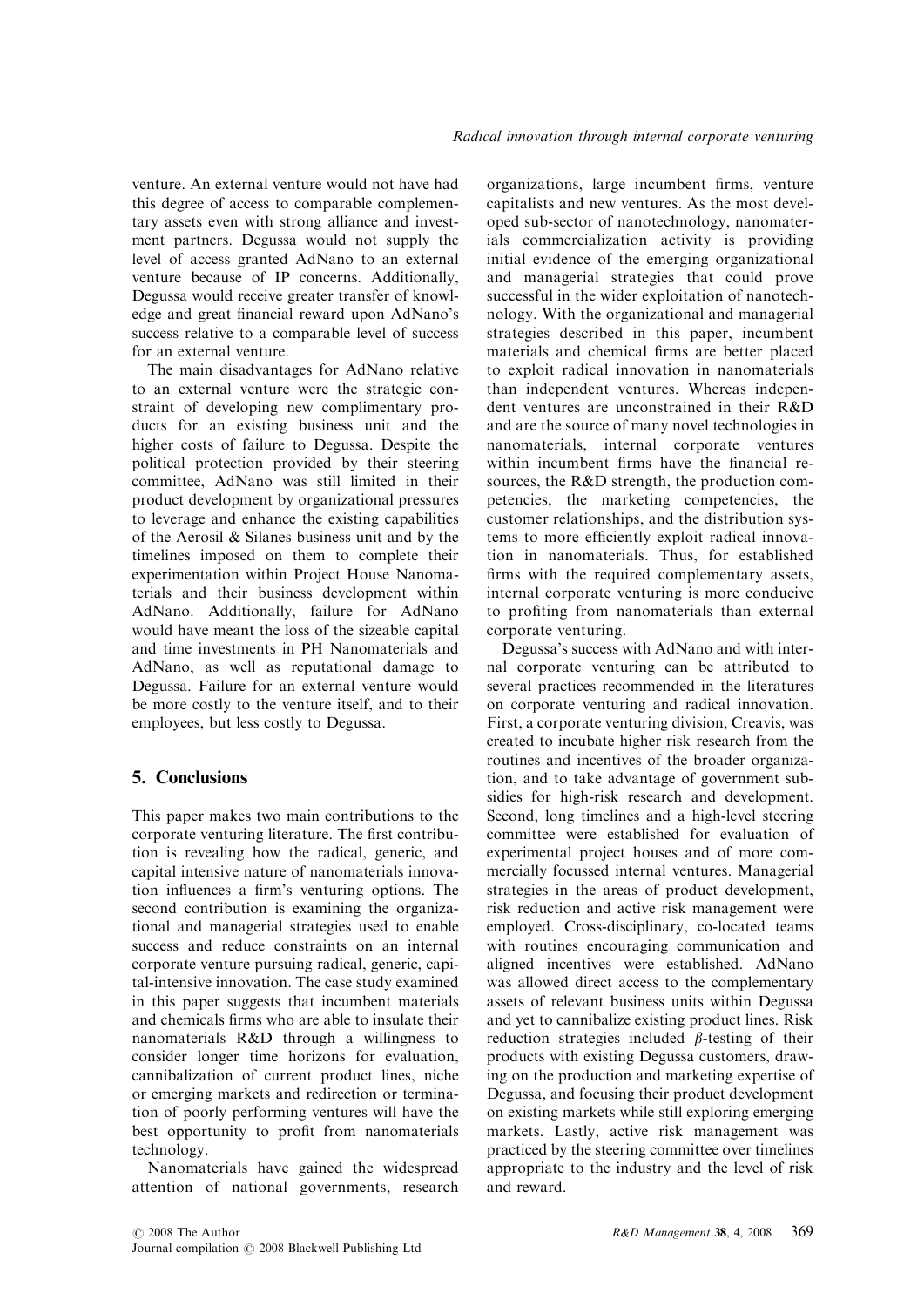#### Acknowledgements

The author gratefully acknowledges the financial support of the Social Sciences and Humanities Research Council of Canada through an Initiatives in the New Economy grant. She also thanks Sarah Lubik for her able research assistance.

#### References

- Ainsworth, S. (2004) Nanotech IP. Chemical & Engineering News, 82, 15, 17–22.
- Block, Z. and MacMillan, I. (1993) Corporate Venturing. Boston: Harvard Business School Press.
- Block, Z. and Subbanarasimha, P. (1989) Corporate Venturing: Practices and Performance in the U.S. and Japan. Working Paper: Centre for Entrepreneurial Studies, Stern School of Business, New York University.
- Burgelman, R. and Sayles, L. (1986) Inside Corporate Innovation. New York: Free Press.
- Burns, T. and Stalker, G. (1961) The Management of Innovation. London, UK: Tavistock.
- Challener, C. (2003) Who's doing what in nanotechnology? Chemical Market Reporter, 263, 17, FR4– FR7.
- Chesbrough, H. (2003) Open Innovation: The New Imperative for Creating and Profiting from Technology. Boston: Harvard Business School Press.
- Christensen, C. (1997) The Innovator's Dilemma. Boston: Harvard Business School Press.
- Covin, J. and Miles, M. (2007) Strategic use of corporate venturing. Entrepreneurship Theory and Practice, 31, 2, 183–207.
- Dushnitsky, G. and Lenox, M. (2005) When do incumbents learn from entrepreneurial ventures? Corporate venture capital and investing firm innovation rates. Research Policy, 34, 5, 615–639.
- Ernst, H., Witt, P. and Brachtendorf, G. (2005) Corporate venture capital as a strategy for external innovation: an exploratory empirical study. R&D Management, 35, 3, 233–242.
- Graff, G. (2003). The nanomaterials market is starting to climb the growth curve. Purchasing Magazine. Accessed from http://www.smalltimes.com/print\_ doc.cfm?doc id=6523, accessed on 13 January 2006.
- Hauser, J. (1998) Research, development and engineering metrics. Management Science, 44, 12, 1670–1689.
- Hicks, D. and Hegde, D. (2005) Highly innovative small firms in the markets for technology. Research Policy, 34, 5, 703–716.
- Hounshell, D. and Smith, J.K. (1988) Science and Strategy: DuPont R&D, 1902–80. Cambridge, UK: Cambridge University Press.
- Keenan, M. (2003) Identifying emerging generic technologies at the national level: the UK experience. Journal of Forecasting, 22, 2/3, 129–149.
- King, D., Covin, J. and Hegarty, W. (2003) Complementary resources and the exploitation of technological innovations. Journal of Management, 29, 4, 589–606.
- Kirschbaum, R. (2005) Open innovation in practice. Research Technology Management, 48, 4, 24–28.
- Leifer, R., McDermott, C., Colarelli O'Conner, G., Peters, L., Rice, M. and Veryzer, R. (2000) Radical Innovation: How Mature Companies Can Outsmart Upstarts. Boston: Harvard Business School Press.
- Leonard, D. (1995) Wellsprings of Knowledge: Building and Sustaining the Sources of Innovation. Cambridge: HBS Press.
- Maine, E. and Garnsey, E. (2004) Challenges Facing Firms Commercializing Nanomaterials. Proceedings of the 9th International Conference on the Commercialization of Micro and Nano Systems. Edmonton, Alberta, Canada.
- Maine, E. and Garnsey, E. (2006) Commercializing generic technology: the case of advanced materials ventures. Research Policy, 35, 3, 375-393.
- McCarthy, I., Tsinopoulos, C., Allen, P. and Rose-Anderssen, C. (2006) New product development as a complex adaptive system of decisions. Journal of Product Innovation Management, 23, 5, 437–456.
- Miles, M. and Covin, J. (2002) Exploring the practice of corporate venturing: some common forms and their organizational implications. Entrepreneurship Theory and Practice, 26, 3, 21–40.
- National Science and Technology Council. (2003) National nanotechnology initiative: Research and development supporting the next industrial revolution. Supplement to the president's FY 2004 Budget, p.1.
- Ondrey, G. (2005) Nanomaterials. Chemical Engineering, 112, 4, 20.
- Perrow, C. (1967) A framework for the comparative analysis of organizations. American Sociological Review, 32, 2, 194–208.
- Rind, K. (1981) The role of venture capital in corporate development. Strategic Management Journal, 2, 2, 169–180.
- Schildt, H., Maula, M. and Keil, T. (2005) Explorative and exploitative learning from external corporate ventures. Entrepreneurship Theory and Practice, 29, 4, 493–515.
- Scott, W. (1981) Organizations: Rational, Natural and Open Systems. Englewood Cliffs: Prentice-Hall.
- Shenhar, A. (2001) Contingent management in temporary, dynamic organizations: the comparative analysis of projects. Journal of High Technology Management Research, 12, 2, 239–271.
- Shrader, R. and Simon, M. (1997) Corporate versus independent new ventures: resource, strategy, and performance differences. Journal of Business Venturing, 12, 1, 47–66.